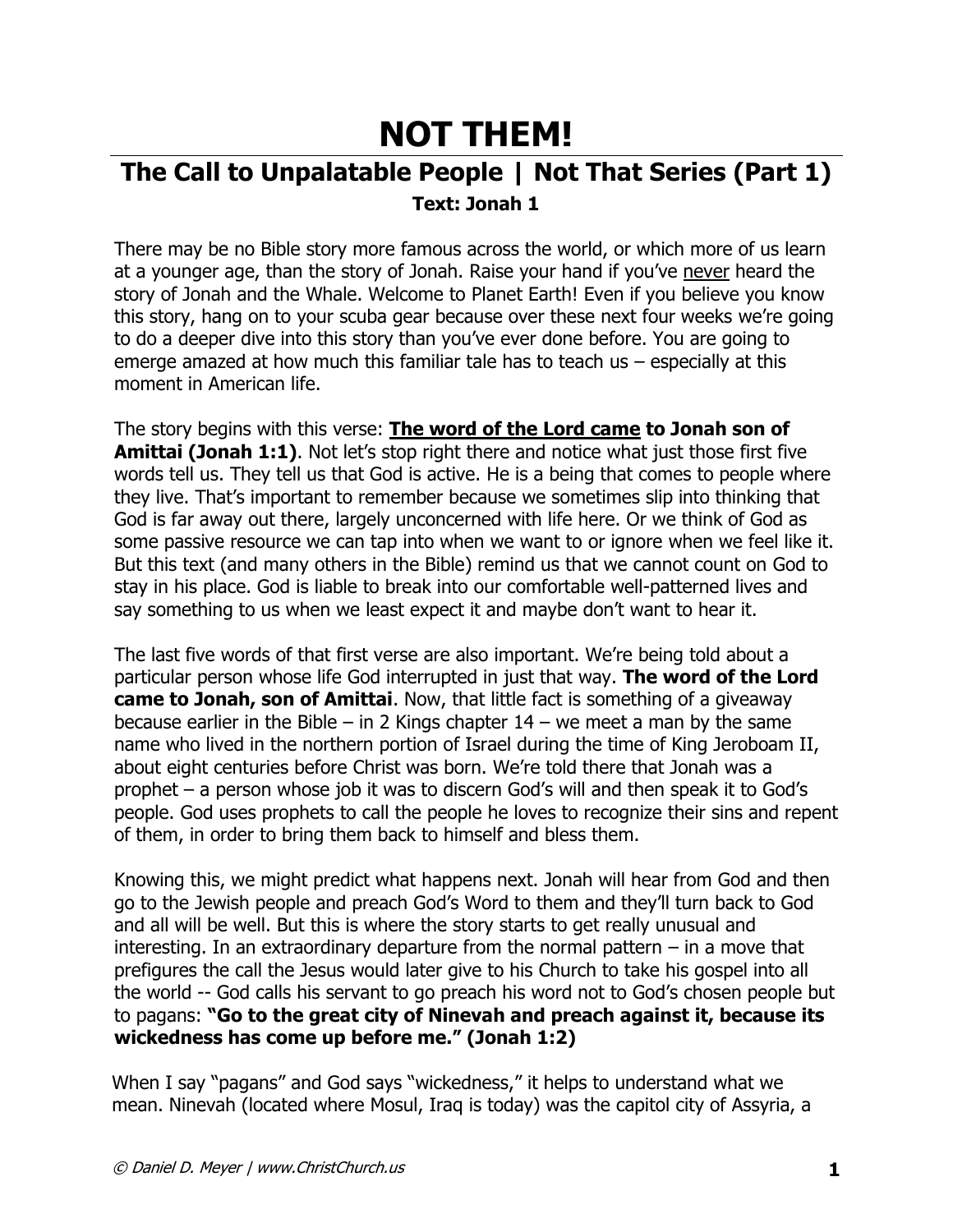nation 500 miles to the east of Jonah's home in northern Israel. The Assyrians of the eighth century were not a group of people you would probably invite to your Thanksgiving table. Archaelogists have found huge carved tableau's commissioned by the Assyrian King Shalmaneser III, depicting the kinds of atrocities his armies perpetrated upon people. When they captured an enemy soldier, for example, Assyrian troops would cut off both of his legs and one of his arms, leaving the remaining limb, just so they could shake their foe's hand in mockery as he bled out. That was if they were feeling merciful. The Assyrians could and did a lot worse. They routinely forced people they vanquished to march through their cities carrying the decapitated heads of their own loved ones on pikes. They roasted people alive and tore out tongues and made skin-tapestries of their enemies. Are you getting the picture?

What is worse is that by the time Jonah lived, Assyria had set its sights on taking over Israel. It was already exacting a demanding tribute that had crippled the nation's quality of life. Prophets before Jonah had predicted that Assyria would be God's rod of judgment against the spiritual bankruptcy of Israel – a prophesy that came true in the year 722 BC. For these reasons, average citizens quaked at the possibility that, at any moment, the Assyrian armies could come sweeping in and do to Israel what they'd done elsewhere. This is the context of Jonah's story and of God's call to him. God says, in effect: I want you to go into the middle of the terrorist stronghold and give them what for on my behalf. **"Go to the great city of Ninevah and preach against it, because its wickedness has come up before me" (Jonah 1:2)**.

And the Bible reports: **But Jonah ran away from the Lord and headed for Tarshish.** Just FYI, Tarshish isn't sort of just slightly off track from Ninevah. It is like you got a call from God today to leave here and go to Pittsburgh. So you nodded and immediately drove to Las Vegas. That's what Jonah did. **He went down to Joppa** (a little town on the coast of Israel) **where he found a ship bound for that port. After paying the fare, he went aboard and sailed for Tarshish** (2500 miles away on the other side of the Mediterranean) **to flee from the Lord. (Jonah 1:3)**. God was very clear about what he wanted done, but Jonah said, in effect:**"Oh no, God. I'll do <sup>a</sup> lot for you, God, but NOT THAT!"**

Part of the reason why this story is so relevant is because there is something of Jonah in most of us. Like Jonah, we are spiritual people. We've demonstrated more religious commitment than the average person. We'll go to church, even if it doesn't always thrill us. We'll strive to be good people, even if it takes a stretch. We'll try to understand God's purposes, even if they confuse us at times. But there is a limit to this, isn't there? There is a point past which each of us will not go. There are some things which, even if God opened the roof and shouted: "I want you to do this," we'd frankly respond: **"No, God. NOT THAT!"**

Part of the problem is that there are times when we just can't see any good reason to do what God wants us to do. He calls us to be radically loving or truly generous or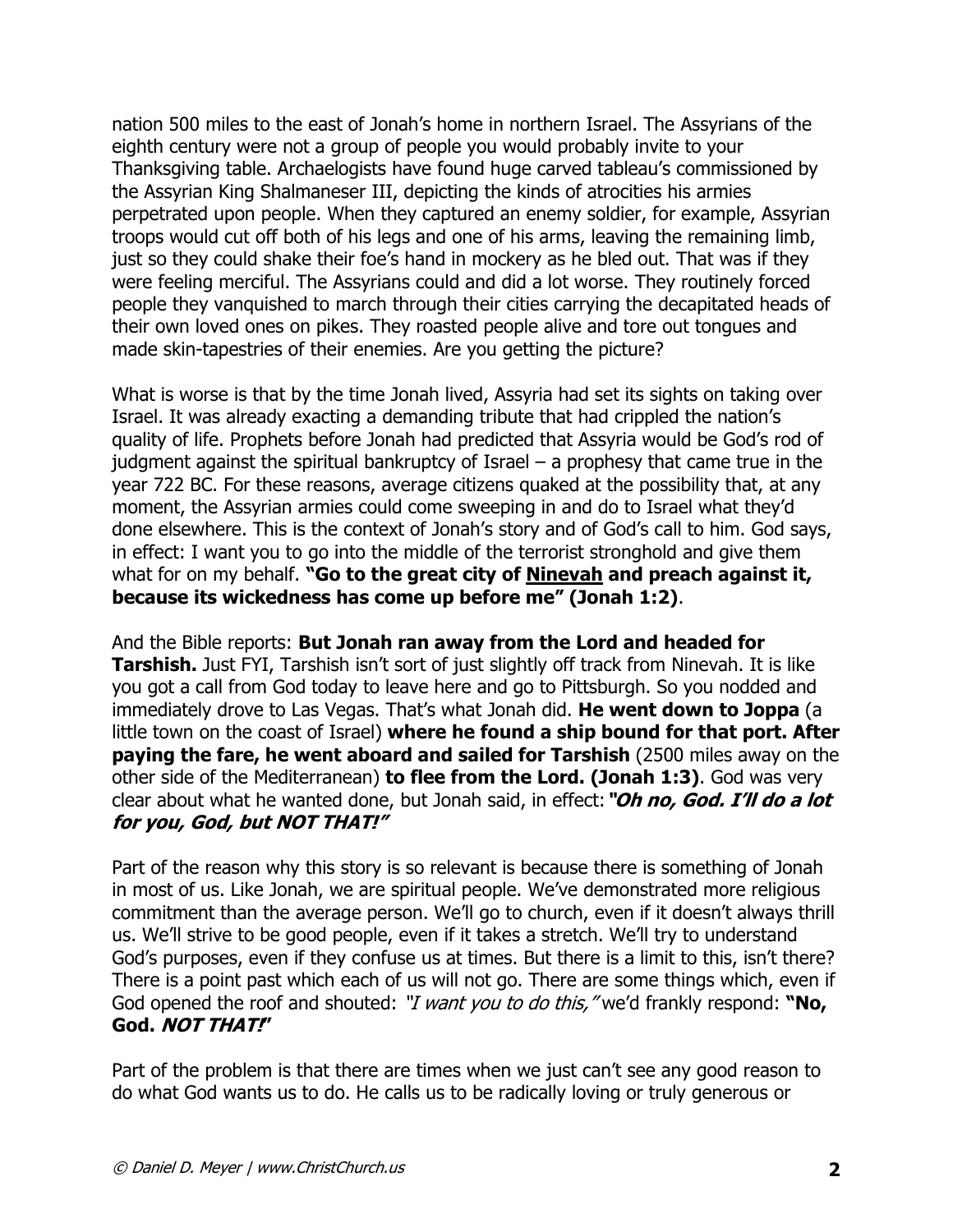repeatedly forgiving or daringly courageous and we don't or won't. Why? Because the obvious DOWN sides of doing what He asks seem so huge that we assume there couldn't possibly an even larger UP side to his calling.

The classic example, of course, is in the Garden of Eden where God calls the first human beings to respect a boundary around a certain tree, but because the fruit of that tree looked very good and pleasing to the eye (Gen 3:6), Adam and Eve thought about the instruction and decided, NOT THAT! They couldn't trust that God actually had their best interests in mind when he called them to do this tough thing. So they blew it off.

It's no different with Jonah. Jonah could see no good reason for going to Ninevah. "They will cut me up into pieces, "he probably thought. "That trip could not possibly end well." Jonah was convinced that he knew better than God. How often do you and I refuse to go past a certain point in our discipleship because we figure, we know better than God?

This is especially true when it comes to answering the call God gives us to relate creatively to **unpalatable people** – people who are distasteful to us or even make us retch. In some cases, as for Jonah in this story, what we're really saying when we think NOT THAT is **NOT THEM!** I will not do what you are asking toward them. It wasn't just because he was afraid of being hurt that Jonah didn't go to Ninevah. He loathed those pagans. He wanted nothing to do with those Others. Jonah might even have feared that if he did go and preach to them, they might actually repent of their sins and be saved from God's judgment and that would be awful.

But that IS what God wanted. As atrocious as the Ninevites were, God wanted to turn them from their wicked ways – to stop them from damaging others and further damaging their own souls. God's passion to redeem even the most unpalatable people is simply staggering. That is why Jesus gives his followers some pretty explicit and difficult instructions. As we explored a few weeks ago, Jesus calls us to pursue reconciliation with those with whom we have a grievous gap (Matt 5:23-25). He calls us to turn the other cheek and go the second mile with those who take advantage of us (Matt 5:39, 41). He calls us to do good to our enemies and pray for those who persecute us and (Matt 5:43-44).

And, much of the time, we respond like Jonah. I see no good reason to do what you are asking of me God, so I am not going to build a relationship with THEM. I am not going to make myself vulnerable to them. I am not going to give another chance to them. I am not going to consider the possibility that there is something redeeming about them. I am not going to try to learn something from them. I am not going to find out what you might do through me or in me if I followed your call and reached out to them. You can have a lot of things from me, God. But not that. Not Them.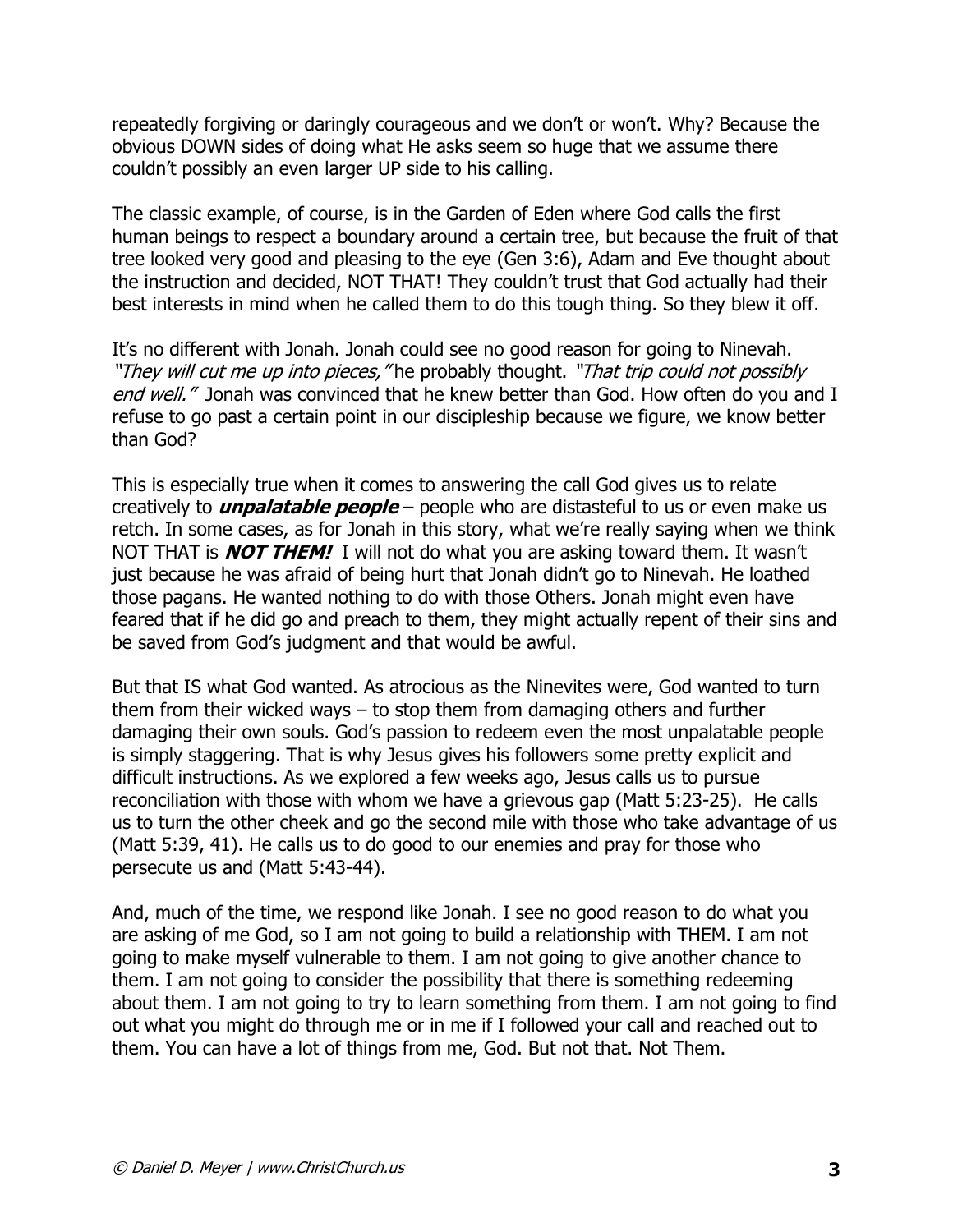Our politics, our race relations, our religious communities, our schoolyards, sometimes even our own family systems are afflicted today with the Jonah syndrome. God has made it clear about the direction he wants us to go. But we often turn not toward Ninevah but toward Tarshish. Because we know better. Because we know that what God calls for won't work. How is that journey going? Let's finish this part of the story.

**Then the Lord sent a great wind on the sea, and such a violent storm arose that the ship threatened to break up. All the sailors were afraid and each cried out to his own god. And they threw the cargo into the sea to lighten the ship**. Please note that important detail. Jonah has gotten on that boat out of a desire to avoid having to have contact with a bunch of non-Jewish pagans. But guess who he now finds himself being transported by and at the mercy of? That's right. A bunch of unpalatable pagans. **But Jonah had gone below deck, where he lay down and fell into a deep sleep. The captain went to him and said, "How can you sleep? Get up and call on your god! Maybe he will take notice of us so that we will not perish." (Jonah 1:1-6)**

**Then the sailors said to each other, "Come, let us cast lots to find out who is responsible for this calamity." They cast lots and the lot fell on Jonah. So they asked him, "Tell us, who is responsible for making all this trouble for us? What kind of work do you do? Where do you come from? What is your country? From what people are you?" He answered, "I am a Hebrew and I worship the Lord, the God of heaven, who made the sea and the dry land." (Jonah 1:7-9)**

**This terrified them and they asked, "What have you done?" (They knew he was running away from the Lord, because he had already told them so.) The sea was getting rougher and rougher. So they asked him, "What should we do to you to make the sea calm down for us?" "Pick me up and throw me into the sea," he replied, "and it will become calm. I know that it is my fault that this great storm has come upon you." (Jonah 1:10-12)**

**Instead, the men did their best to row back to land. But they could not, for the sea grew even wilder than before. Then they cried out to the Lord, "Please, Lord, do not let us die for taking this man's life. Do not hold us accountable for killing an innocent man, for you, Lord, have done as you pleased." Then they took Jonah and threw him overboard, and the raging sea grew calm. At this the men greatly feared the Lord, and they offered a sacrifice to the Lord and made vows to him. (Jonah 1:13-16)**

There's so much in this part of the tale. Let me just give us two things to ponder as we go today. FIRST, please notice who demonstrates spiritual insight and maturity in this story. Who in this narrative shows concern to understand the back story of somebody else's life – the life experiences and religious traditions that shaped them – before